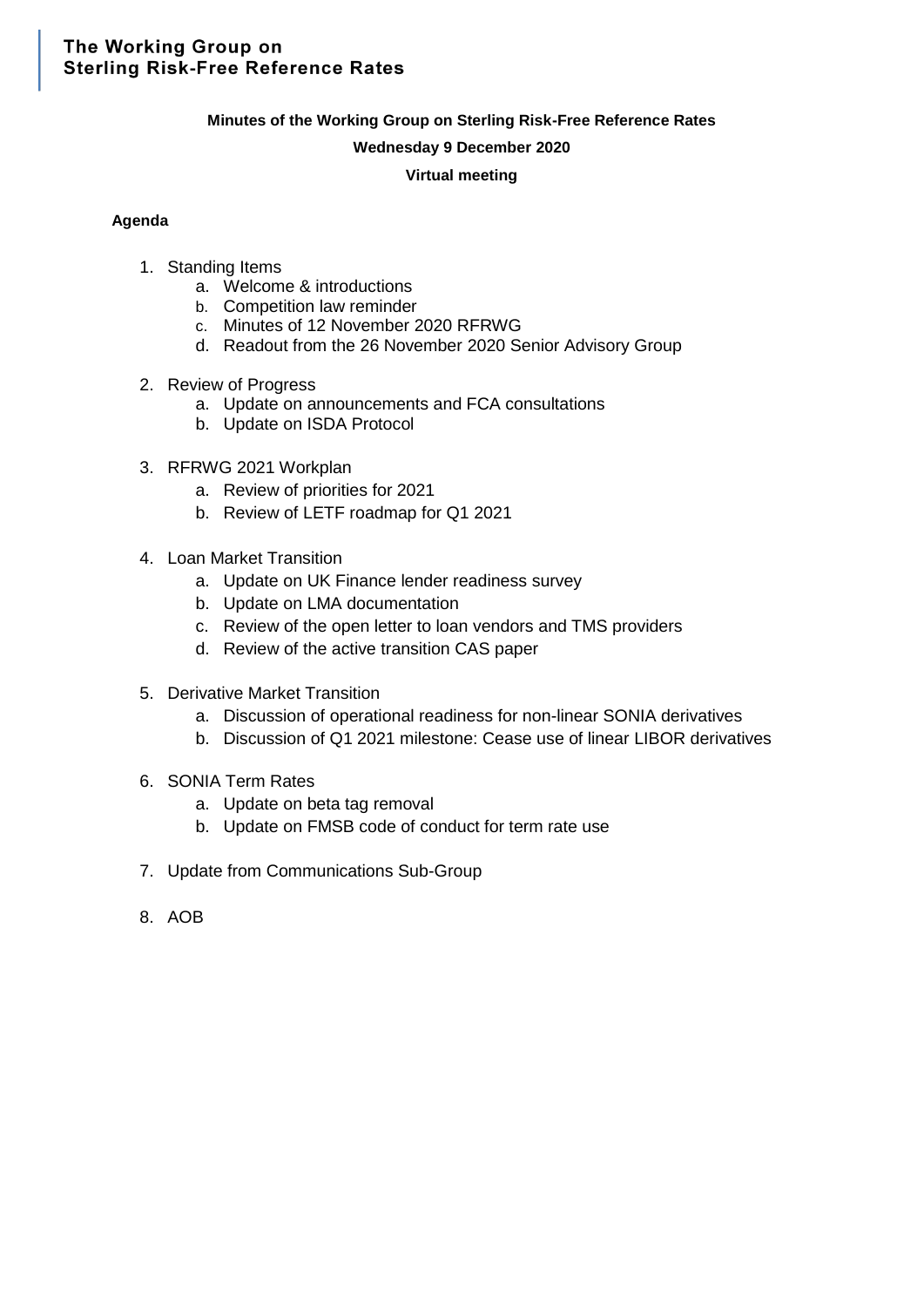## **Standing Items**

- 1. The Chair welcomed attendees and thanked Working Group members for their ongoing support.
- 2. The Working Group's competition law counsel gave a competition law reminder of the legal obligations of the Working Group. The Chair asked for any comments on the minutes of the previous meeting to be sent to the RFR secretariat.
- 3. The Chair updated on the Senior Advisory Group (SAG) meeting held on 26 November 2020. Issues discussed included the level of sign-ups to the ISDA Protocol, progress made in 2020 across sterling cash and derivative markets, and the future priorities of the Working Group. SAG members were supportive of the direction of the Working Group and encouraged the industry to persist with its transition efforts.

## **Review of Progress**

## *Update on announcements and FCA consultations*

- 4. Edwin Schooling-Latter (Director, FCA Wholesale & Markets Policy) provided a summary of announcements by the FCA and ICE Benchmark Administration (IBA, the administrator of LIBOR). He also highlighted a combined accompanying statement from the Federal Reserve System, Office of the Comptroller of the Currency and the Federal Deposit Insurance Corporation (US authorities). Following engagement with panel banks, on 4 December 2020, IBA published its consultation on the future of all 5 LIBOR currencies.<sup>1</sup> The consultation proposes that most LIBOR currency-tenor pairs cease at 31 December 2021, though for some widely-used USD LIBOR tenors<sup>2</sup>, cessation would occur at 30 June 2023. However, US supervisory authorities have stated that new business should stop referencing USD LIBOR as soon as is practical and not beyond 31 December 2021 at the latest.
- 5. The FCA noted that the Financial Services Bill is proceeding through Parliament. Subject to Parliamentary approval, the Bill would grant the FCA powers intended to achieve the orderly wind-down of critical benchmarks like LIBOR. The FCA planned further consultations on the use of these powers, ahead of publishing finalised Statements of Policy in 2021.
- 6. The FCA summarised its proposed framework for use of powers under Articles 23A and 23D of the Bill. It had published consultation proposals on this framework at the same time as other recent announcements. The consultation would close on 18 January 2021, and the FCA encouraged all Working Group members to respond to these consultations. 3

## *Update on ISDA Protocol*

**.** 

7. Edwin Schooling-Latter outlined that over 1700 entities had adhered to the ISDA IBOR

<sup>&</sup>lt;sup>1</sup> [https://www.theice.com/publicdocs/ICE\\_LIBOR\\_Consultation\\_on\\_Potential\\_Cessation.pdf](https://www.theice.com/publicdocs/ICE_LIBOR_Consultation_on_Potential_Cessation.pdf)

<sup>&</sup>lt;sup>2</sup> 1 month, 3 month, 6 month and 12 month USD LIBOR.

<sup>3</sup> <https://www.fca.org.uk/markets/transition-libor/benchmarks-regulation-our-proposed-new-powers-policy-and-decision-making>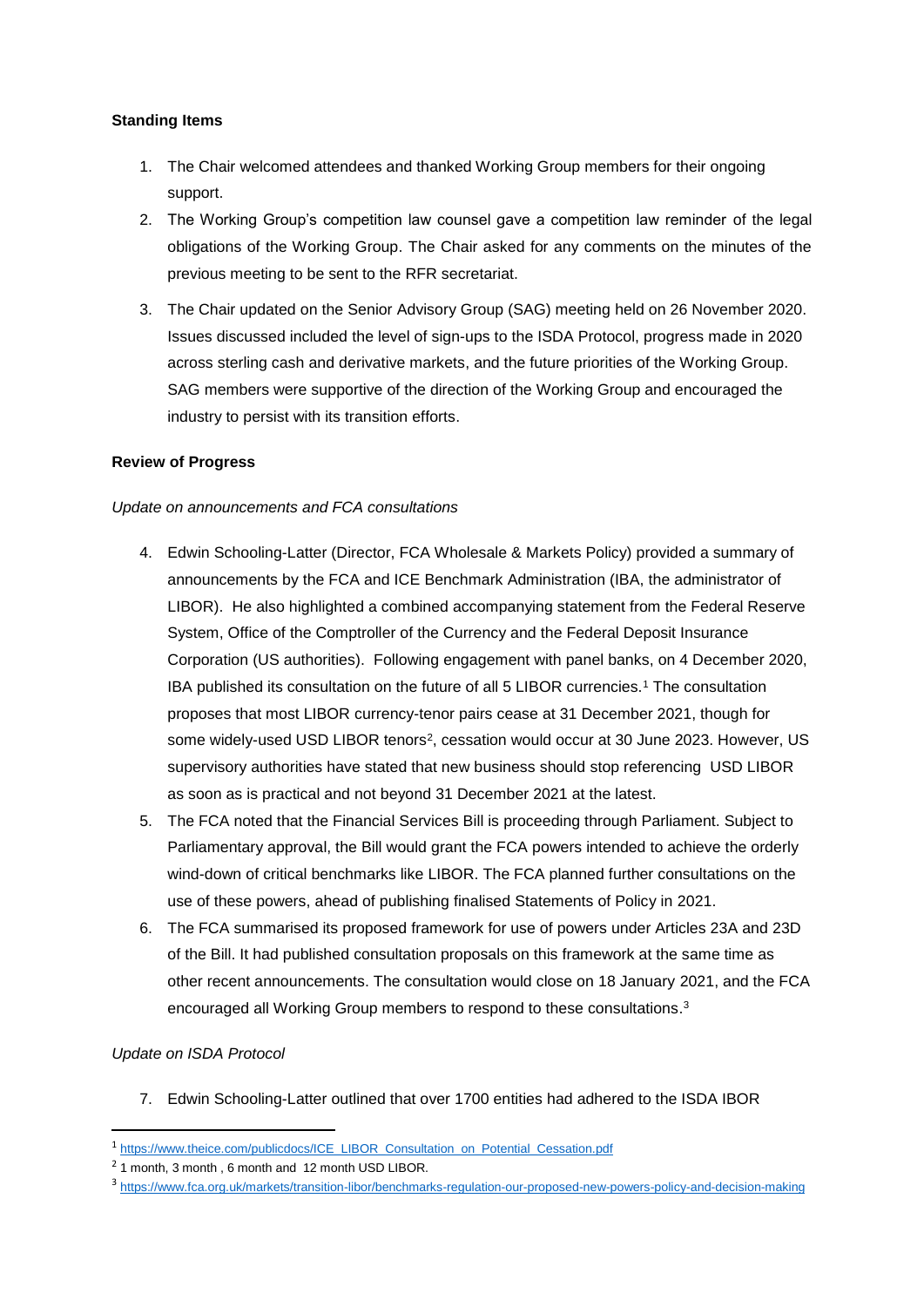Fallbacks Protocol as at 8 December; although some firms would choose to close out existing Libor positions or active transition through bilateral amendments to address their LIBOR exposures. Working Group members did not raise any practical barriers to signing the Protocol. FCA analysis suggested that 50% of the uncleared UK OTC derivatives market would be covered by the current level of Protocol adherence and expect this to increase.

## **RFRWG 2021 Workplan**

#### *Review of Priorities for 2021*

- 8. The Chair's Office outlined 5 proposed priorities for the Working Group in 2021. These priorities built on the 2020 priorities, having added an additional priority for the transition of non-linear derivatives. These priorities would sit behind a general focus on legacy exposures in 2021, which has previously been articulated by the Chair and the Secretariat. The Working Group roadmap had been updated to accurately reflect activity in 2020. Additional updates to the roadmap would be made in future, to reflect further industry and Working Group initiatives during 2021.
- 9. One member felt that existing Working Group milestones were appropriate for sterling, but that they may not account for interactions with USD LIBOR through multicurrency facilities. The Chair commented that US authorities' plans to end use of USD LIBOR in new contracts as soon as practicable and in any event by 31 December 2021 were consistent with the timeline for the Working Group. Edwin Schooling-Latter emphasised that UK and US authorities would continue to coordinate closely. As Working Group and ARRC milestones for ceasing new use of LIBOR in loan products were reached in the course of 2021, institutions unable to provide RFR products would have to accept that they could not participate in syndicates, rather than trying to hold back others in the syndicate from moving away from Libor.
- 10. The Chair asked that Working Group members provide comments by 11 December 2020, to facilitate the publication of a new roadmap in January 2021.

#### *Review of LETF Roadmap for Q1 2021*

- 11. The chair of the Loan Enabler Task Force (LETF) outlined the role of the LETF roadmap in enabling market participants to discontinue LIBOR-linked lending that expires beyond the end of 2021, by end-Q1 2021. Key dependencies and considerations ahead of this milestone are outlined, which may be informative for those lenders and borrowers who are yet to fully engage with the transition process.
- 12. The Chair asked that Working Group members provide comments by 11 December 2020, to enable publication in due course.

#### **Loan Market Transition**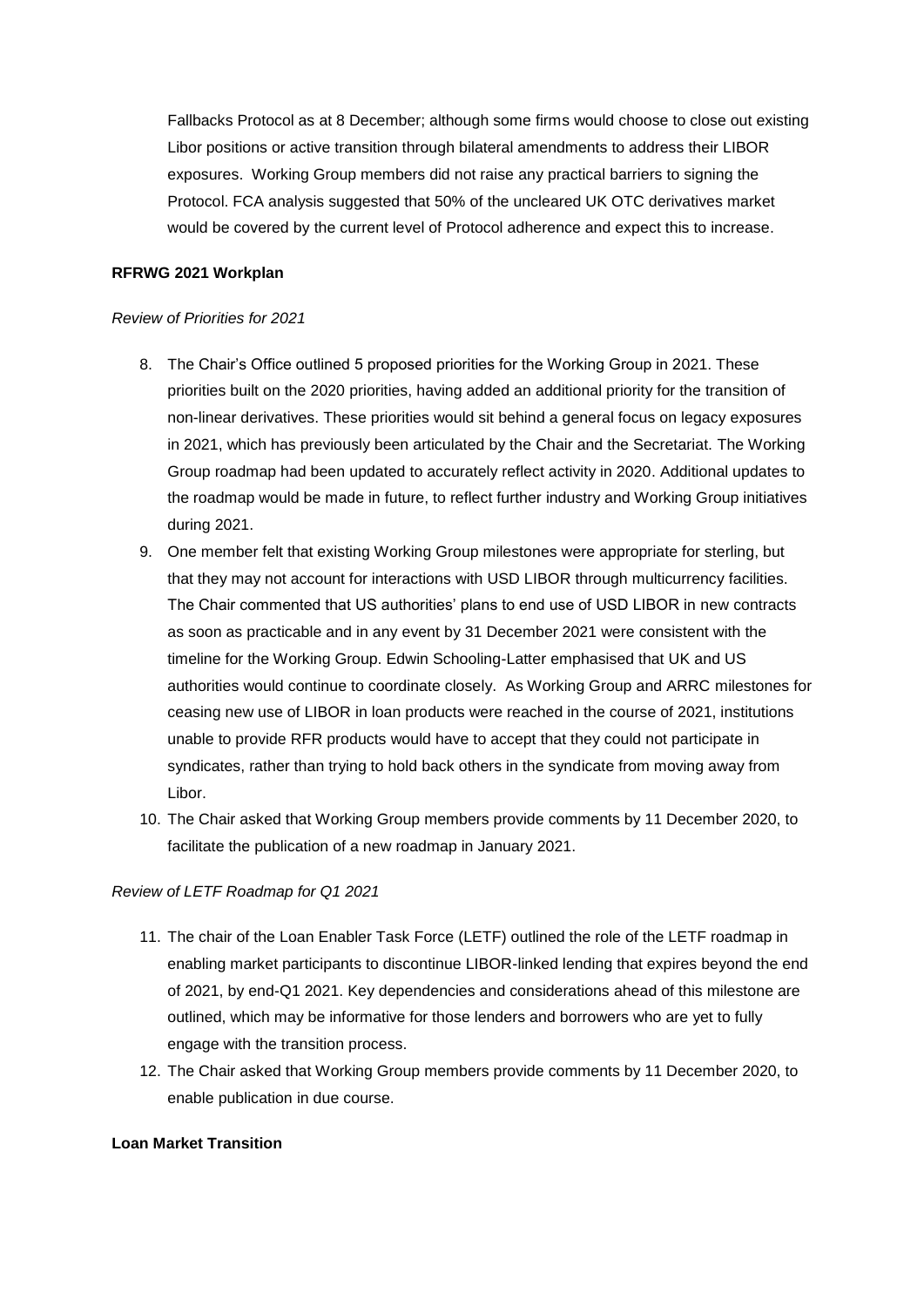#### *Update on UK Finance Lender Readiness Survey*

- 13. UK Finance outlined the findings of its lender readiness survey, which was completed by 49 of its member firms. UK Finance highlighted evidence that the industry was offering alternatives to LIBOR, though often on a tactical basis. For less sophisticated borrowers, there is evidence of lending moving from being linked to Libor to being linked to Bank Rate. A number of small and mid-sized banks were still in the process of preparing to deliver SONIA linked lending by end-2020 or in Q1 2021. International banks based in London were less engaged with the survey and with SONIA timelines, reflecting their greater focus on the USD market.
- 14. The Secretariat agreed to work with UK finance to see if the survey findings could be shared with Working Group members on an anonymised basis.
- 15. The Association of Corporate Treasurers indicated that the findings of the survey were consistent with the anecdotal evidence they had from members, particularly with regard to international bank lenders.
- 16. One Working Group member noted that good progress was being made in the bilateral loans market. However, the syndicated loans market continued to rely heavily on LIBOR, due to a lack of systems readiness for some lenders, as well as a lack of awareness on the part of some law firms and advisors. Many of these deals had long lead times and work on the structure of these facilities would have begun prior to the Q3 milestone to be actively offering alternatives to Libor. Another member agreed with this observation, alongside highlighting the need for the market to further standardise contractual terms and ensure a consistent understanding of SONIA products among lenders.

## *Update on LMA documentation*

17. The Chief Executive of the LMA drew attention to the LMA's new documentation, including two versions of a new loan agreement, a new terms sheet, and RFR terms to enable the amendment of the screen rate.

## *Review of the open letter to loan vendors and TMS providers*

- 18. The co-chair of the Infrastructure Sub-Group summarised the aim behind the open letter to TMS providers, which underlines the end-Q1 target to cease LIBOR lending that matures beyond the end of 2021. To assist the market in meeting this deadline, vendors would need to make code available imminently for incorporation into systems.
- 19. The Chair requested that members provided fatal flaw comments by 11 December 2020, to facilitate publication in due course.

#### *Review of the active transition CAS paper*

20. The chair of the Cash Market Legacy Transition Task Force (CLTF) commented that the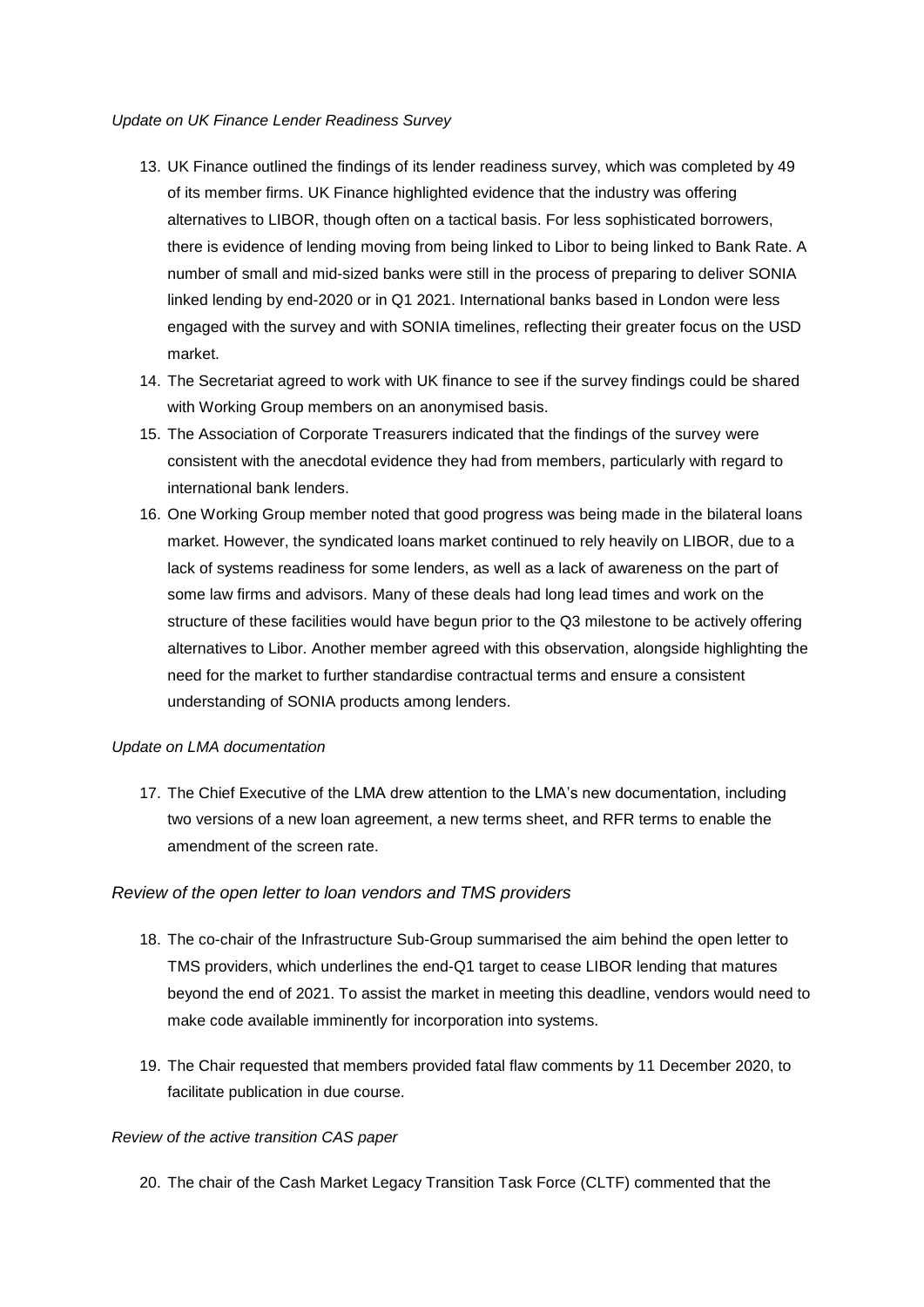paper was intended to provide information to the loan market on approaches to the calculation and use of a Credit Adjustment Spread. The paper is to support active transition for loans, but does not recommend a specific approach.

21. The Chair requested that Working Group members provide fatal flaw comments by 14 December 2020, to enable publication in due course.

#### **Derivative Market Transition**

**.** 

#### *Discussion of operational readiness for non-linear SONIA derivatives*

- 22. LCH provided an update on its plans for the conversion of cleared trades referencing Libor to referencing RFRs. It planned to consult on a proposal to perform a pre-emptive conversion of cleared sterling LIBOR contracts shortly ahead of the effective date, in order to avoid operationalising fallback arrangements. LCH's consultation would build on a previous consultation on the conversion of EONIA contracts to €STR and would propose a compensated conversion.<sup>4</sup>
- 23. One Working Group member welcomed this approach, as a way to reduce operational risk on the effective date of a cessation or pre-cessation event.
- 24. The Secretariat summarised the findings of a survey of non-linear derivatives dealers, highlighting that most dealers had processes in place to make markets in derivatives based on overnight SONIA compounded in arrears. However, the majority of dealers were relying on manual solutions for these trades for the time being, with work underway to automate these processes. Major dependencies identified by dealer banks were the ability of the most widely used systems to support SONIA, as well as the publication of SONIA ICE Swap Rate.
- 25. The chair of the Non-Linear Task Force (NLTF) highlighted that from end-Q1 2021, the publication of LIBOR ICE Swap Rate could be impacted by the transition of the swaps market to SONIA. As such, non-linear derivatives market participants would need to be ready to transact in SONIA by Q2. For legacy products, SONIA ICE Swap Rate was expected be operative from Q1 2021, in time to support the transition of swaptions and constant maturity swaps. Active conversion was likely to take place among counterparties in Q3 2021.

#### *Discussion of Q1 2021 milestone: Cease use of linear LIBOR derivatives*

26. The FCA noted the shift in the swaps market to SONIA since the SONIA-first conventions switch, with around 50%-60% of volumes now referencing SONIA. Working Group members were encouraged to persist with this initiative, particularly as the FCA planned to begin engaging in corners of the market that were slower to switch. The Working Group's end-Q1 milestone for linear derivatives transition includes an exemption for "risk management" purposes and it was highlighted that recent announcements by the US authorities included a similar measure supported by a number of examples. The UK authorities planned to consider

<sup>4</sup> https://www.lch.com/membership/ltd-membership/ltd-member-updates/summary-lchs-consultation-its-solution-outstanding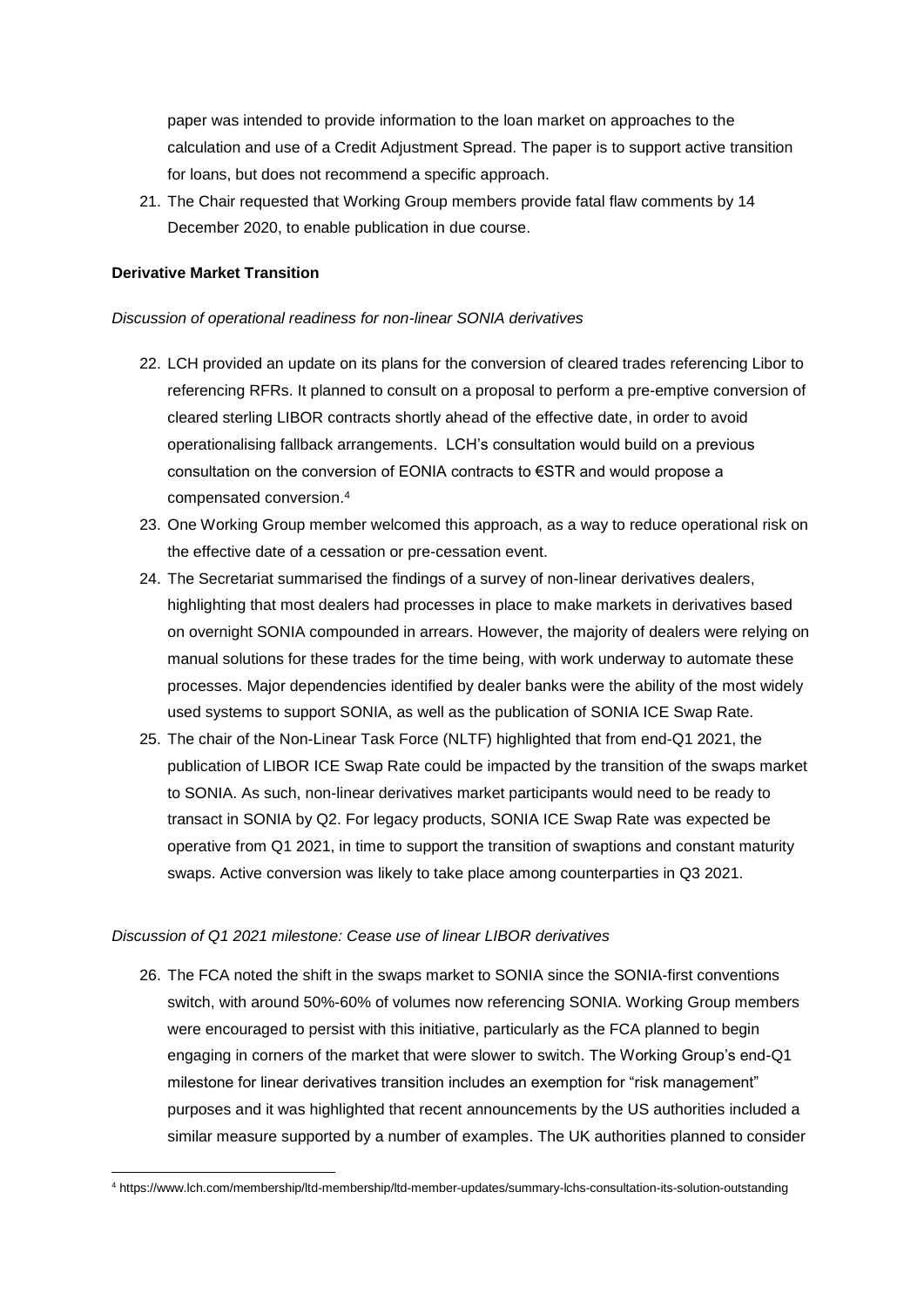their approach to supervising this exemption, but would look to coordinate with a similar distinction made by the US authorities<sup>5</sup> in December 2020 in terms of what classified as a risk management transaction. Working Group members were also urged to highlight any remaining barriers to transition in linear derivatives, so that action could be taken to resolve these. Firms should cease use of Libor in new products as soon as practicable.

27. One Working Group member noted the significant interconnection between linear and nonlinear derivatives markets. This made defining the scope of "risk management" important for maintaining the orderly functioning of non-linear derivatives markets.

#### **SONIA Term Rates**

#### *Update on beta tag removal*

- 28. The FCA commented that the 11 January 2021 was the proposed date from which term rate providers may begin to remove beta tags from their rates. The exact timing of these decisions lay with the providers. There had been no comments raised by Working Group members on this approach.
- 29. In response to a question from a Working Group member relating to controls and potential conflicts of interest, Edwin Schooling-Latter confirmed that where an institution streams OIS quotes to a MTF, which may be used in the formation of term rates, that institution would not be considered a submitter under the terms of the Benchmark Regulation.

#### *Update on FMSB code of conduct for term rate use*

# *Serge Gwynne (Oliver Wyman) and Christopher Rich (FMSB) joined the meeting, representing the FICC Market Standards Board (FMSB) work on a standard for SONIA Term Rate usage*

- 30. The Secretariat introduced the recent work of the FMSB to develop a proposed market standard for limited use of Term SONIA Reference Rates (TSRRs). This work was intended to build upon the existing consensus established in the market for use of these only in certain circumstances, including through the Working Group's use case paper 6 . In order to maintain alignment, the FMSB was seeking feedback from Working Group members on its current draft. Following this, and further broad outreach in January, the FMSB planned to seek the Working Group's support for a finalised 'transparency draft' of the standard at the January Working Group meeting. This would be published to seek comments from all market participants in line with usual FMSB process.
- 31. FMSB attendees outlined its initial draft standard. The draft presented to the meeting included core principles seeking to limit the use of TSRRs given the financial stability and conduct risk considerations associated with their widespread adoption and noting some areas where the

 $\overline{a}$ 

<sup>&</sup>lt;sup>5</sup> Joint Statement from the Federal Reserve Board, FDIC, and OCC:

<https://www.federalreserve.gov/newsevents/pressreleases/files/bcreg20201130a1.pdf>

<sup>6</sup> https://www.bankofengland.co.uk/-/media/boe/files/markets/benchmarks/rfr/use-cases-of-benchmark-rates-compounded-inarrears-term-rate-and-further-alternatives.pdf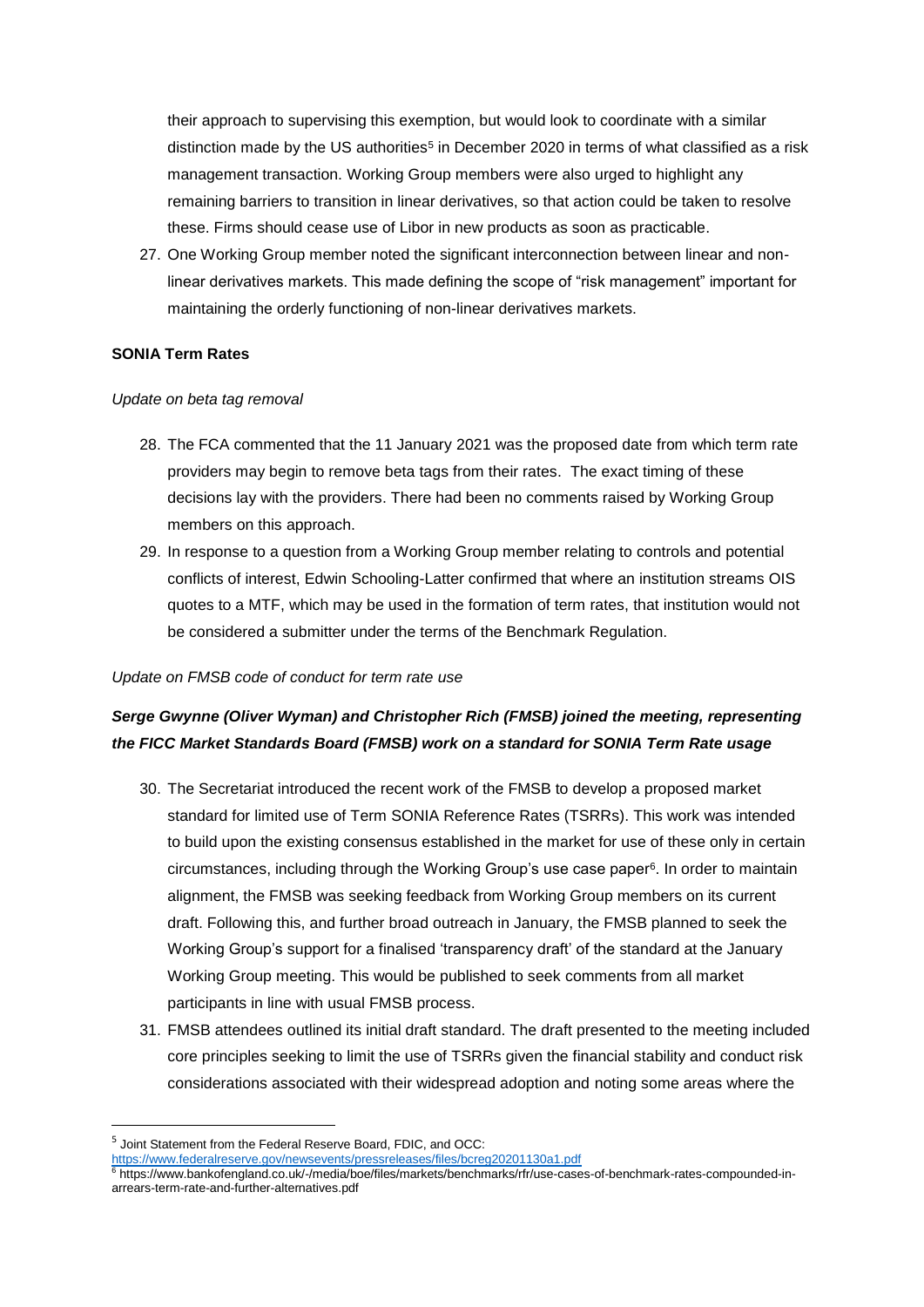use of TSRRs may be appropriate.

- 32. One Working Group member queried the selection of example uses for TSRRs in the draft paper. The FMSB confirmed that examples were selected on the basis of where TSRRs, rather than other alternative reference rates, were likely to be most suitable. Where market participants planned to use TSRRs, they would be expected to have a suitable rationale and internal governance in place for this.
- 33. Another Working Group member highlighted the consistency of the FMSB's work with the Working Group's previously published paper 'Use Cases of Benchmark Rates: Compounded in Arrears, Term Rate and Further Alternatives' and supported continuing with that approach, recognising the level of prescription that could be provided by a market-led standard.<sup>7</sup>
- 34. Edwin Schooling-Latter noted that a general move toward widespread use of overnight RFRs compounded in arrears was a key focus of the global transition effort overseen by the Financial Stability Board (FSB). In particular, basing large derivatives markets on term RFRs could prove unstable. Widespread use of term rates could begin to introduce conflicts of interest for the banks streaming the OIS quotes fundamental to producing TSRR benchmarks. If reliance on TSRRs became widespread, banks could become reluctant to stream these quotes. Edwin Schooling-Latter stated that working groups in multiple jurisdictions, with the presence of the official sector, had made overnight RFRs compounded in arrears the focus of markets going forward. This position had been endorsed by the FSB in 2018, and reiterated in the Working Group's use case paper. The FCA considered that these decisions and the stance taken by the official sector on financial stability grounds was consistent with only limited use of TSRRs.
- 35. The Chair encouraged Working Group members to submit any further feedback to the RFR Secretariat, or directly to the FMSB.

#### **Update from the Communications Sub-Group**

36. The co-chair of the Communications Sub-Group noted that they had assigned a member of the Sub-Group to manage the relationship with each of the other Sub-Groups and Taskforces. Working Group members were encouraged to input into the communications strategy where their work was relevant.

## **AOB**

**.** 

37. No further comments were raised.

<sup>7</sup> https://www.bankofengland.co.uk/-/media/boe/files/markets/benchmarks/rfr/use-cases-of-benchmark-rates-compounded-inarrears-term-rate-and-further-alternatives.pdf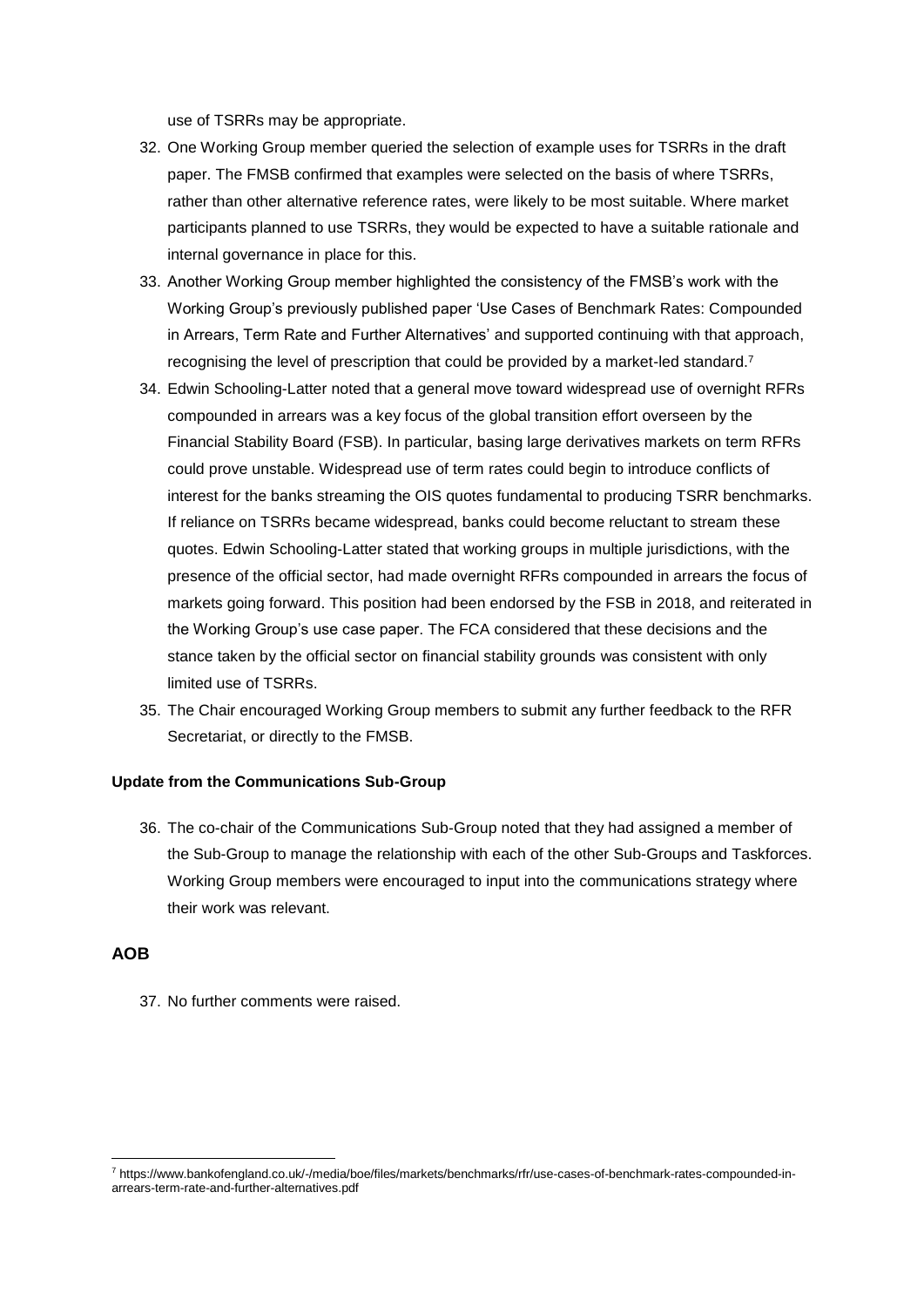## **Private sector attendees**

| <b>Tushar Morzaria</b>       | <b>Barclays (Chair)</b>                                                               |  |
|------------------------------|---------------------------------------------------------------------------------------|--|
| Paul Mansour                 | <b>Barclays (Chair's Office)</b>                                                      |  |
| Andreas Giannopoulos         | <b>Barclays (Chair's Office)</b>                                                      |  |
| Helen Robinson               | <b>Barclays (Chair's Office)</b>                                                      |  |
| Alan Coutts                  | <b>Aberdeen Standard Investments</b>                                                  |  |
| Sarah Boyce                  | <b>Association of Corporate Treasurers</b>                                            |  |
| Alexandre Papadacci          | Axa                                                                                   |  |
| Katherine Ashdown            | <b>Bank of America</b>                                                                |  |
| Snigdha Singh                | <b>Bank of America</b>                                                                |  |
| Doug Laurie                  | <b>Barclays</b>                                                                       |  |
| Ryan Okeefe                  | <b>Blackrock</b>                                                                      |  |
| Greg Olsen                   | <b>Clifford Chance (Competition Law Counsel)</b>                                      |  |
| Zsolt Szollosi               | <b>Credit Suisse</b>                                                                  |  |
| Michael Barron               | <b>Deutsche Bank</b>                                                                  |  |
| Simon Goodwin                | <b>Deutsche Bank</b>                                                                  |  |
| <b>Martial Collet-Billon</b> | <b>Deutsche Bank</b>                                                                  |  |
| Axel van Nederveen           | <b>EBRD</b>                                                                           |  |
| Serge Gwynne                 | <b>Oliver Wyman (Chair of FMSB Term Rate</b><br>Working Group) - Guest (item 6b only) |  |
| Christopher Rich             | <b>FMSB - Guest (item 6b only)</b>                                                    |  |
| <b>Chirag Dave</b>           | <b>Goldman Sachs</b>                                                                  |  |
| Alan Farrell                 | <b>Goldman Sachs</b>                                                                  |  |
| <b>Philippe Henry</b>        | <b>HSBC</b>                                                                           |  |
| <b>Matthew Horton</b>        | <b>ICE Futures Europe</b>                                                             |  |
| Paul Richards                | <b>ICMA</b>                                                                           |  |
| <b>Robert Gall</b>           | <b>Insight Investment</b>                                                             |  |
| Galina Dimitrova             | <b>The Investment Association</b>                                                     |  |
| Scott O'Malia                | <b>ISDA</b>                                                                           |  |
| <b>Rick Sandilands</b>       | <b>ISDA</b>                                                                           |  |
| Kari Hallgrimsson            | <b>JP Morgan</b>                                                                      |  |
| Philip Whitehurst            | <b>LCH</b>                                                                            |  |